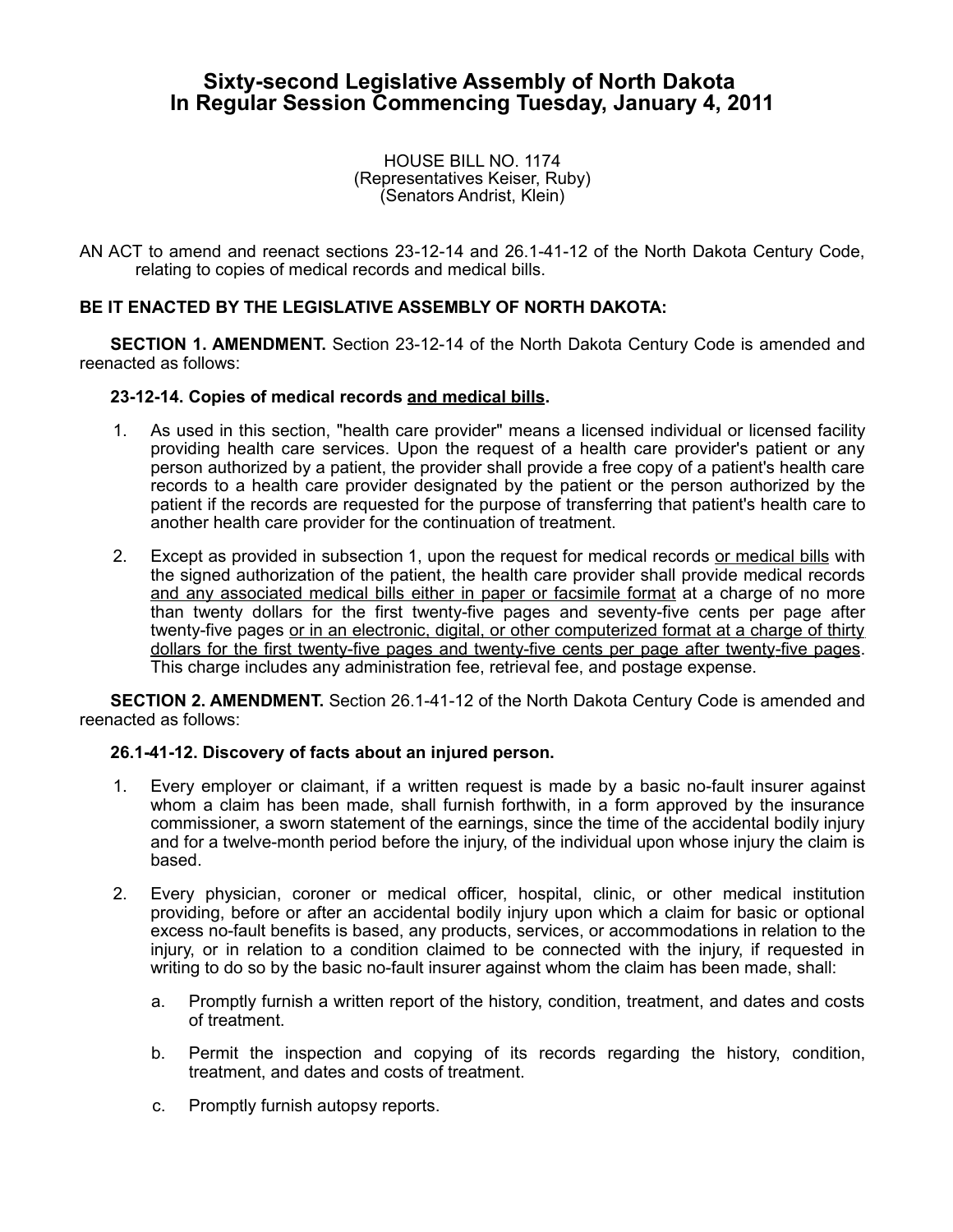- 3. In the event of any dispute regarding a basic no-fault insurer's right to discovery of facts about an injured person's earnings or about history, condition, treatment, and dates and costs of such treatment, a court of record may enter an order for such discovery as justice requires.
- 4. A person may not charge more than twenty dollars for the first twenty-five pages and seventy-five cents per page for every page beyond twenty-five pages for providing a copy of medical records providedor medical bills in paper or facsimile format to a basic no-fault insurer pursuant to this chapter. If providing an electronic, digital, or other computerized format, a person may charge thirty dollars for the first twenty-five pages and twenty-five cents per page after twenty-five pages for providing a copy of medical records or medical bills to a basic no-fault insurer pursuant to this chapter. This charge includes any administrative fee, retrieval fee, and postage expense.